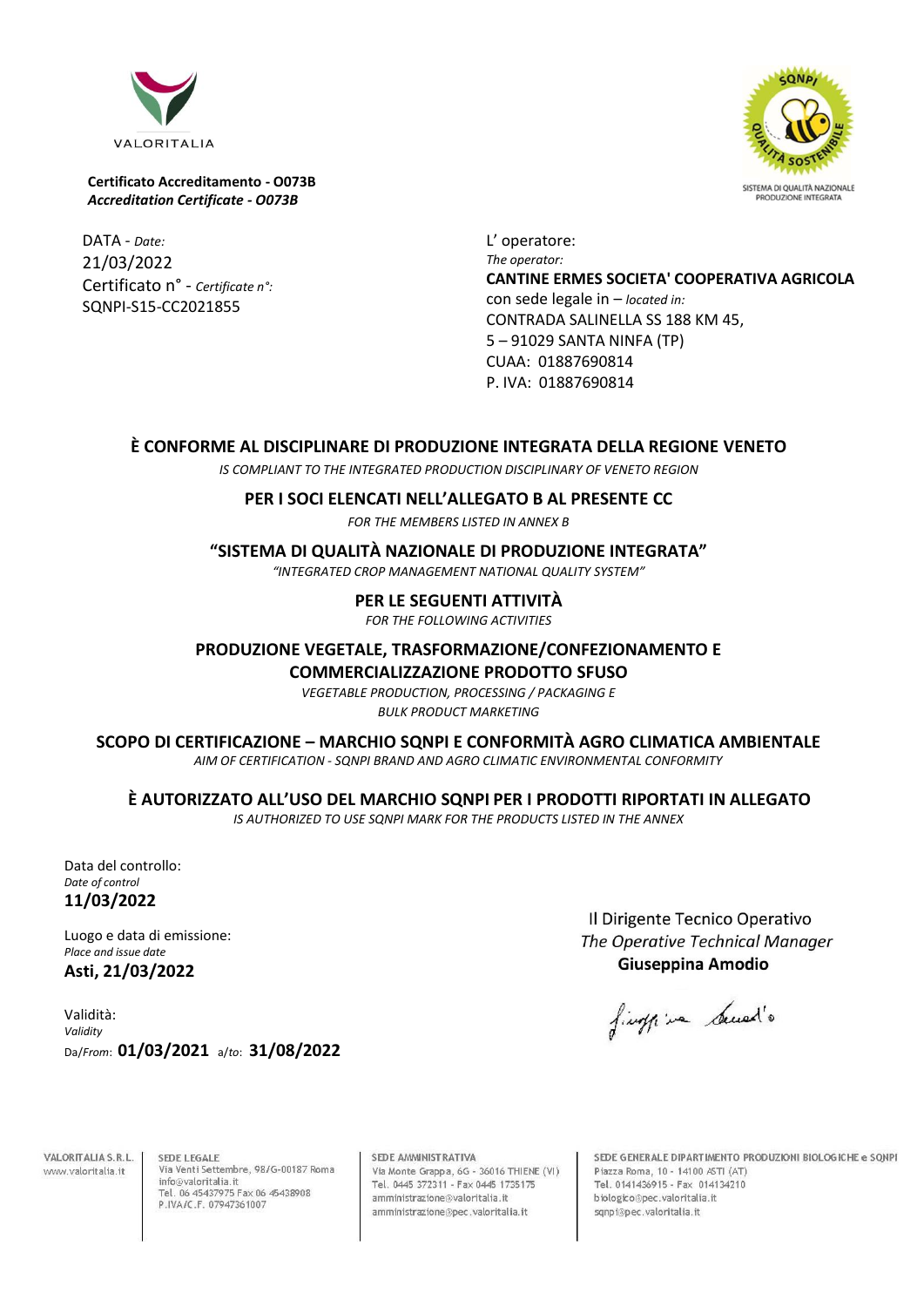



# **Allegato al CERTIFICATO DI CONFORMITÀ n**° **SQNPI-S15-CC2021855**

*ATTACHED TO CERTIFICATE OF CONFORMITY N° SQNPI-S15-CC2021855*

## **ELENCO DEI PRODOTTI AUTORIZZATI ALL'USO DEL MARCHIO SQNPI**

*LIST OF AUTHORIZED PRODUCTS*

**Denominazione dei prodotti** *Denomination of products*

UVA DA VINO 2021 *wine grape 2021*

VINO VENDEMMIA 2021 *wine harvest 2021*

Data del controllo: *Date of control* **11/03/2022**

Luogo e data di emissione: *Place and issue date* **Asti, 21/03/2022**

Validità: *Validity* Da/*From*: **01/03/2021** a/*to*: **31/08/2022**

Il Dirigente Tecnico Operativo The Operative Technical Manager Giuseppina Amodio

final in build's

VALORITALIA S.R.L. www.valoritalia.it

SEDE LEGALE Via Venti Settembre, 98/G-00187 Roma info@valoritalia.it Tel. 06 45437975 Fax 06 45438908<br>P.IVA/C.F. 07947361007

SEDE AMMINISTRATIVA Via Monte Grappa, 6G - 36016 THIENE (VI) Tel. 0445 372311 - Fax 0445 1735175 amministrazione@valoritalia.it amministrazione@pec.valoritalia.it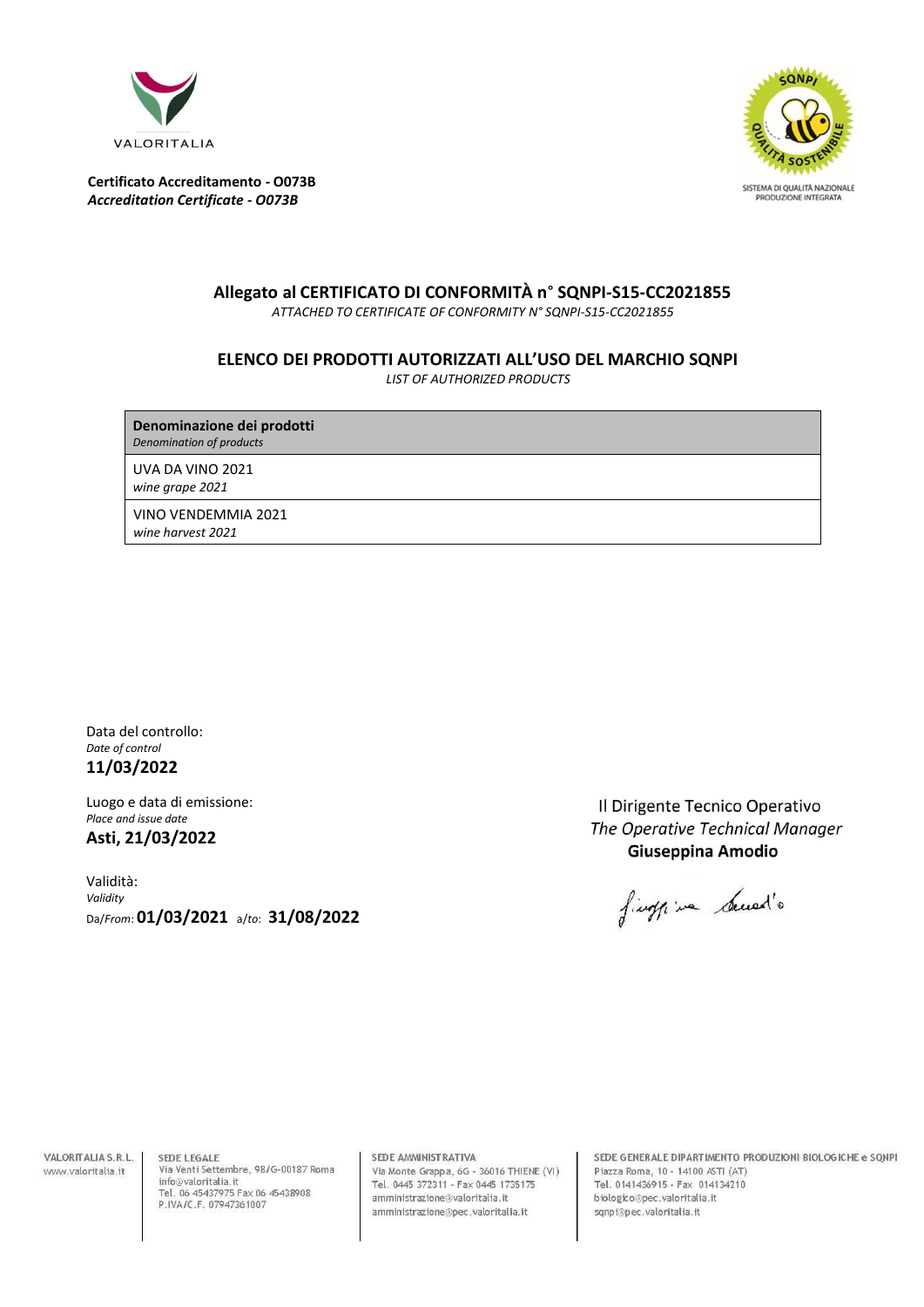



## **Allegato B al CERTIFICATO DI CONFORMITÀ n° SQNPI-S15-CC2021855**

*ANNEX B TO CERTIFICATE OF CONFORMITY n° SQNPI-S15-CC2021855*

## **ELENCO DEI SOCI**

*LIST OF MEMBERS*

| <b>CUAA</b> | <b>Denominazione</b>                                                           | Indirizzo                                        | <b>Comune</b>                           | <b>Provincia</b> |
|-------------|--------------------------------------------------------------------------------|--------------------------------------------------|-----------------------------------------|------------------|
| 00279270938 | SBRIZZI GIULIANO E C. SOC.<br>SEMPLICE - AZ.AGR. F.LLI<br><b>SBRIZZI</b>       | <b>VIA FERROVIA,5</b>                            | <b>SAN GIORGIO DELLA</b><br>RICHINVELDA | PORDENONE        |
| 01168430260 | SOCIETA' AGRICOLA F.LLI<br><b>BUFFONI - SOCIETA' SEMPLICE</b>                  | VIA VEGLIA 1                                     | <b>COLLE UMBERTO</b>                    | <b>TREVISO</b>   |
| 01343860936 | <b>GRI VINCENZO &amp; FAUSTO</b><br><b>SOCIETA' SEMPLICE</b>                   | <b>VIA SANTA</b><br><b>MARGHERITA 7</b>          | <b>VALVASONE ARZENE</b>                 | <b>PORDENONE</b> |
| 01436800302 | CA' DI MARTIN SOCIETA'<br>AGRICOLA CISILINO S.S.                               | PANTIANICCO VIA<br><b>CATERINA PERCOTO</b><br>31 | <b>MERETO DI TOMBA</b>                  | <b>UDINE</b>     |
| 01738780269 | SOCIETA' AGRICOLA ORLANDO<br><b>BRUNO E NOGAROTTO</b><br><b>GABRIELLA S.S.</b> | VIA RIVA LIVENZA<br>16                           | MOTTA DI LIVENZA                        | <b>TREVISO</b>   |
| 01748500939 | SOCIETA' AGRICOLA IL CASELLO<br>S.S.                                           | VIA CASELLO 68/1                                 | <b>ZOPPOLA</b>                          | <b>PORDENONE</b> |
| 01843940931 | <b>FORNASIER - SOCIETA'</b><br>SEMPLICE AGRICOLA                               | VIA UDINE 15                                     | <b>SAN GIORGIO DELLA</b><br>RICHINVELDA | <b>PORDENONE</b> |
| 01862630934 | <b>GIONA E MATTIA - SOCIETA'</b><br>SEMPLICE AGRICOLA                          | VIA UDINE 11                                     | <b>SAN GIORGIO DELLA</b><br>RICHINVELDA | <b>PORDENONE</b> |
| 01992910263 | SOCIETA' AGRICOLA<br>AGRILIVENZA S.S.                                          | VIA SALI 19                                      | MANSUE'                                 | <b>TREVISO</b>   |
| 02172540268 | SOCIETA' AGRICOLA BORGA<br>VIRGINIO E FIGLI S.S.                               | VIA ROMA 83                                      | CHIARANO                                | <b>TREVISO</b>   |
| 02391950264 | LOVISA PARIDE, ARCHIMEDE E<br>LOREDANO SOCIETA' SEMPLICE<br><b>AGRICOLA</b>    | VIA G. PASCOLI 28                                | MEDUNA DI LIVENZA                       | <b>TREVISO</b>   |
| 02465380265 | SOCIETA' AGRICOLA F.LLI<br>ROMAN S.S.                                          | VIA BOSCO SAN<br>MARCO 6                         | <b>CESSALTO</b>                         | <b>TREVISO</b>   |
| 02785930302 | <b>GECO SOCIETA' SEMPLICE</b><br><b>AGRICOLA</b>                               | VIA VIUZZA N 3<br><b>GRIONS</b>                  | SEDEGLIANO                              | <b>UDINE</b>     |

VALORITALIA S.R.L. www.valoritalia.it

 ${\sf SEDE}$  LEGALE Via Venti Settembre, 98/G-00187 Roma info@valoritalia.it<br>Tel. 06 45437975 Fax 06 45438908<br>P.IVA/C.F. 07947361007

SEDE AMMINISTRATIVA

Via Monte Grappa, 6G - 36016 THIENE (VI)<br>Tel. 0445 372311 - Fax 0445 1735175 amministrazione@valoritalia.it amministrazione@pec.valoritalia.it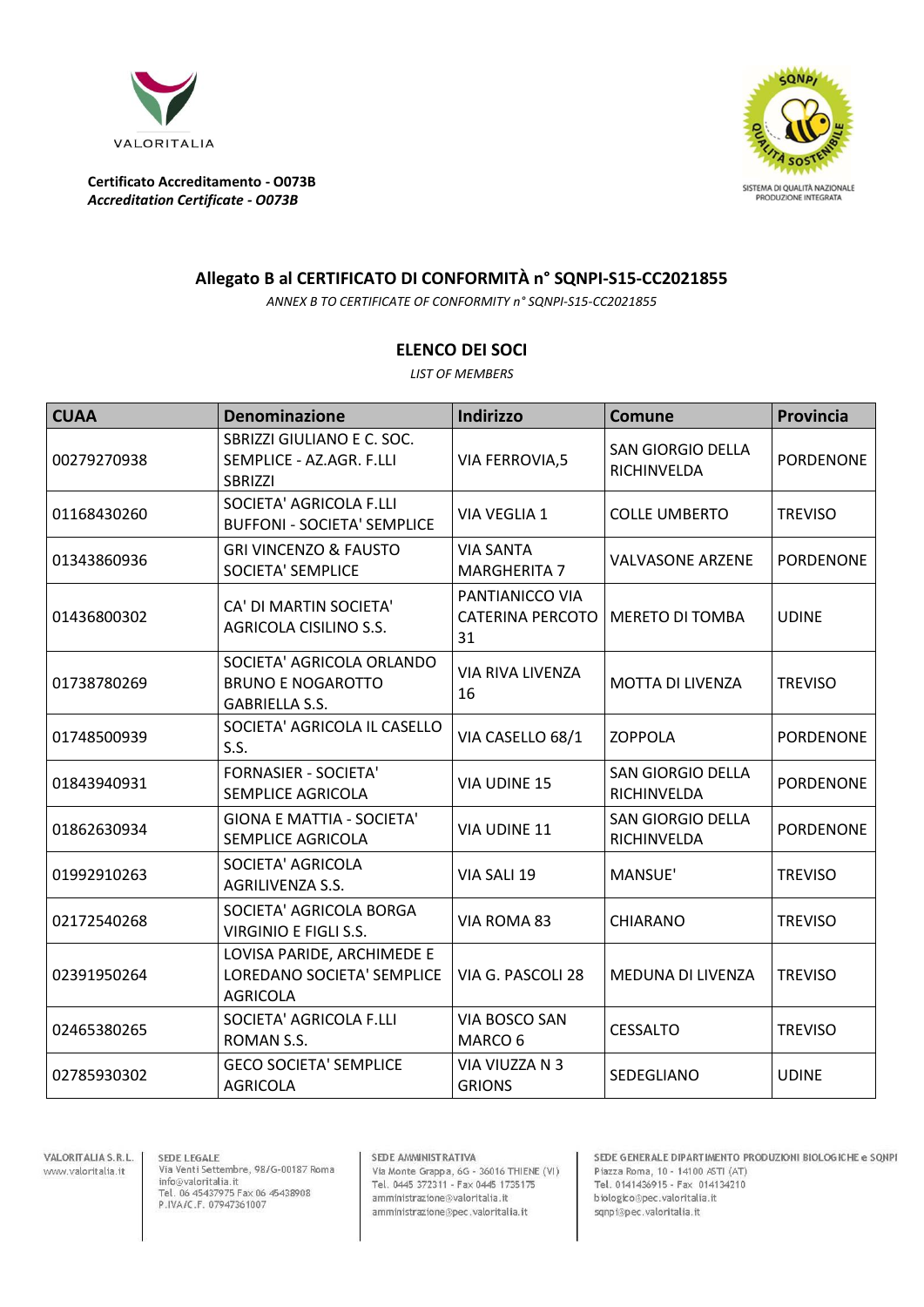



| <b>CUAA</b>      | <b>Denominazione</b>                                                         | Indirizzo                              | <b>Comune</b>                          | Provincia        |
|------------------|------------------------------------------------------------------------------|----------------------------------------|----------------------------------------|------------------|
| 03005250307      | 2 MA.TI SOCIETA' SEMPLICE<br><b>AGRICOLA</b>                                 | <b>VIA CHIARANDES N</b><br>12 - GRIONS | SEDEGLIANO                             | <b>UDINE</b>     |
| 03255850269      | AZIENDA AGRICOLA LA CORTE<br><b>DEI TINI</b>                                 | <b>VIA TORRATE 1</b>                   | <b>MOTTA DI LIVENZA</b>                | <b>TREVISO</b>   |
| 03407880263      | AZ.AGR.NESPOLO<br><b>BORTOLOMEO E LISETTO</b><br>PIERINA S.S.                | VIA GAI N.7                            | MANSUE'                                | <b>TREVISO</b>   |
| 04465790261      | REGAL S.S. SOCIETA' AGRICOLA                                                 | VIA GARIBALDI 40/3                     | <b>ODERZO</b>                          | <b>TREVISO</b>   |
| 04575830262      | SOCIETA' AGRICOLA CA' DI<br>PRADE S.S.                                       | VIA CAVALIERI DI<br>VITTORIO V TO 34   | VAZZOLA                                | <b>TREVISO</b>   |
| 04717260261      | SOCIETA' AGRICOLA AGRIMAST<br>S.S. DI ARRIGONI MARCELLO %<br>C.              | VIA MAZZINI 40/1                       | <b>ODERZO</b>                          | <b>TREVISO</b>   |
| 04844810269      | SOCIETA' AGRICOLA BOTTEON<br>S.S.                                            | VIA BELCORVO N 59                      | <b>GODEGA DI</b><br>SANT'URBANO        | <b>TREVISO</b>   |
| 04887960260      | SOCIETA' AGRICOLA TENUTA<br>PRA' DE ORO S.S.                                 | VIA BASTIE 4/A                         | PORTOBUFFOLE'                          | <b>TREVISO</b>   |
| 04911160267      | SOCIETA' AGRICOLA ARRIGONI<br>S.S. DI ARRIGONI MARCELLO E<br><b>GIUSEPPE</b> | VIA MAZZINI 40/1                       | <b>ODERZO</b>                          | <b>TREVISO</b>   |
| 05127990264      | SOCIETA' AGRICOLA<br>PRIMALUCE S.S.                                          | VIA BAR DE SPIN 2                      | CODOGNE'                               | <b>TREVISO</b>   |
| BNDLCN67E09C815G | <b>BENEDETTI LUCIANO</b>                                                     | VIA CHIESA 5                           | CODOGNE'                               | <b>TREVISO</b>   |
| BNIDDN50S10B128A | <b>BIN ODDINO</b>                                                            | <b>VIA MOLINETTO</b><br>105 SALETTO    | <b>BREDA DI PIAVE</b>                  | <b>TREVISO</b>   |
| BSCDBR71P51C957K | <b>BOSCARIOL DEBORA</b>                                                      | VIA MANTOVA 21                         | PASIANO DI<br>PORDENONE                | <b>PORDENONE</b> |
| CLSDNL89C20I403S | <b>COLUSSI DANIELE</b>                                                       | VIA VALVASONE 82                       | <b>CASARSA DELLA</b><br><b>DELIZIA</b> | PORDENONE        |
| CLSLNZ91B20I403D | <b>COLUSSI LORENZO</b>                                                       | VIA VALVASONE 82                       | <b>CASARSA DELLA</b><br><b>DELIZIA</b> | PORDENONE        |
| CLSLRA60A20B940P | <b>COLUSSI LAURO</b>                                                         | <b>VIA VALVASONE 82</b>                | <b>CASARSA DELLA</b><br><b>DELIZIA</b> | <b>PORDENONE</b> |
| FLLLRS58A10D854V | <b>FOLLEGOT LORIS</b>                                                        | VIA PEDRINA 73                         | PASIANO DI<br><b>PORDENONE</b>         | <b>PORDENONE</b> |
| FRNGRM65A12F770D | <b>FRANZIN GEREMIA</b>                                                       | VIA CALNOVA 23/1                       | CHIARANO                               | <b>TREVISO</b>   |

VALORITALIA S.R.L. www.valoritalia.it

SEDE LEGALE<br>Via Venti Settembre, 98/G-00187 Roma<br>info@valoritalia.it<br>Tel. 06 45437975 Fax 06 45438908<br>P.IVA/C.F. 07947361007

#### SEDE AMMINISTRATIVA

Via Monte Grappa, 6G - 36016 THIENE (VI)<br>Tel. 0445 372311 - Fax 0445 1735175 amministrazione@valoritalia.it amministrazione@pec.valoritalia.it